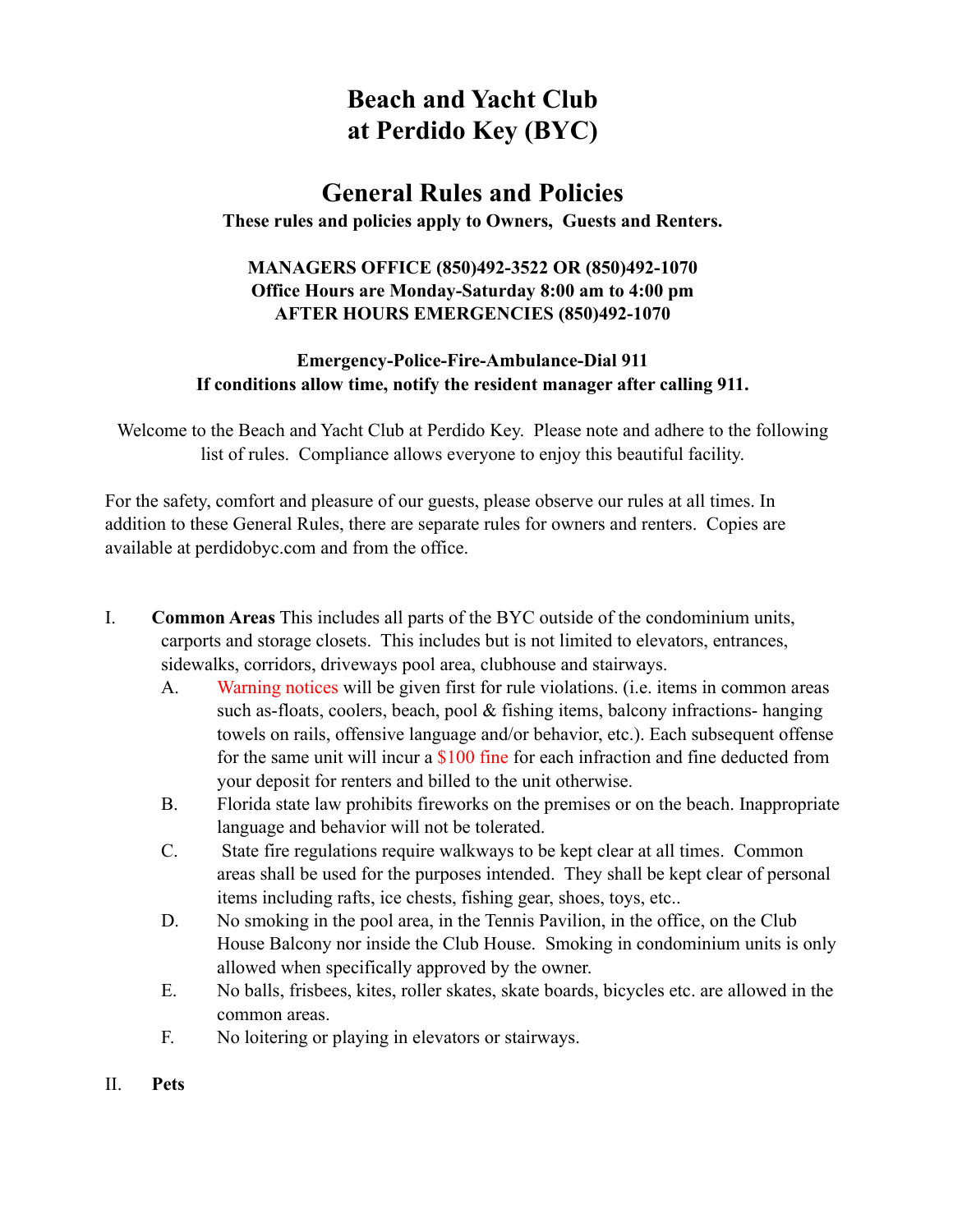- A. No more than two Pets per unit and then only when permitted by the owner.
- B. Pets must be on a leash or carried in the common areas.
- C. Pets shall only be walked on the grassy areas at the end of each tower. Dog run area located at tennis pavilion yard.
- D. The State and County laws prohibit animals on the beach and pool area.

#### III. **For Service**

- A. Feel free to call upon the management during business hours at 850-492-1070 for any routine service you may require. In case of urgent need after hours, the telephone number is 850-492-1070.
- B. Management and maintenance personnel are responsible for maintaining all common areas. Please notify them with any matters that need attention.
- C. Please notify management of any problems with occupants of other units or public areas, i.e. noise, litter, speeding, etc.

#### IV. **Balconies**

- A. Please do not throw anything from balconies, including cigarette butts and water balloons which are very dangerous!
- B. Outside conversations, music and other noise that would disturb neighbors shall stop at 10:00 p.m..
- C. Do not place items such as towels or bathing suits on or over balcony rails. Do not hang or attach anything to the balcony rails.
- D. Only turtle approved lighting.

### V. **Grill Rules**

- A. No charcoal OR gas grills are allowed on balconies.
- B. Community grills located at the tennis pavilion. Only, electric portable, tabletop grills not to exceed 200 square inches of cooking surface, or similar apparatus can be used on balconies but not stored.
- C. No charcoal, gas or open flame cooking in or around pool deck area or on clubhouse patio.

### VI. **Parking Lot**

- A. Management has the authority to regulate speed of motor vehicles in the parking area. Posted speed limit is 5 mph.
- B. All vehicles parked on the premises must have a Perdido Beach and Yacht club stickers with registration numbers or a temporary pass visible on their vehicles while on the property.
- C. The carports are reserved and assigned to specific units.
- D. Reserved spots shall be utilized when parking on the south side of the highway is limited.
- E. All vehicles must be properly parked. Improperly parked vehicles will be towed at owner's expense.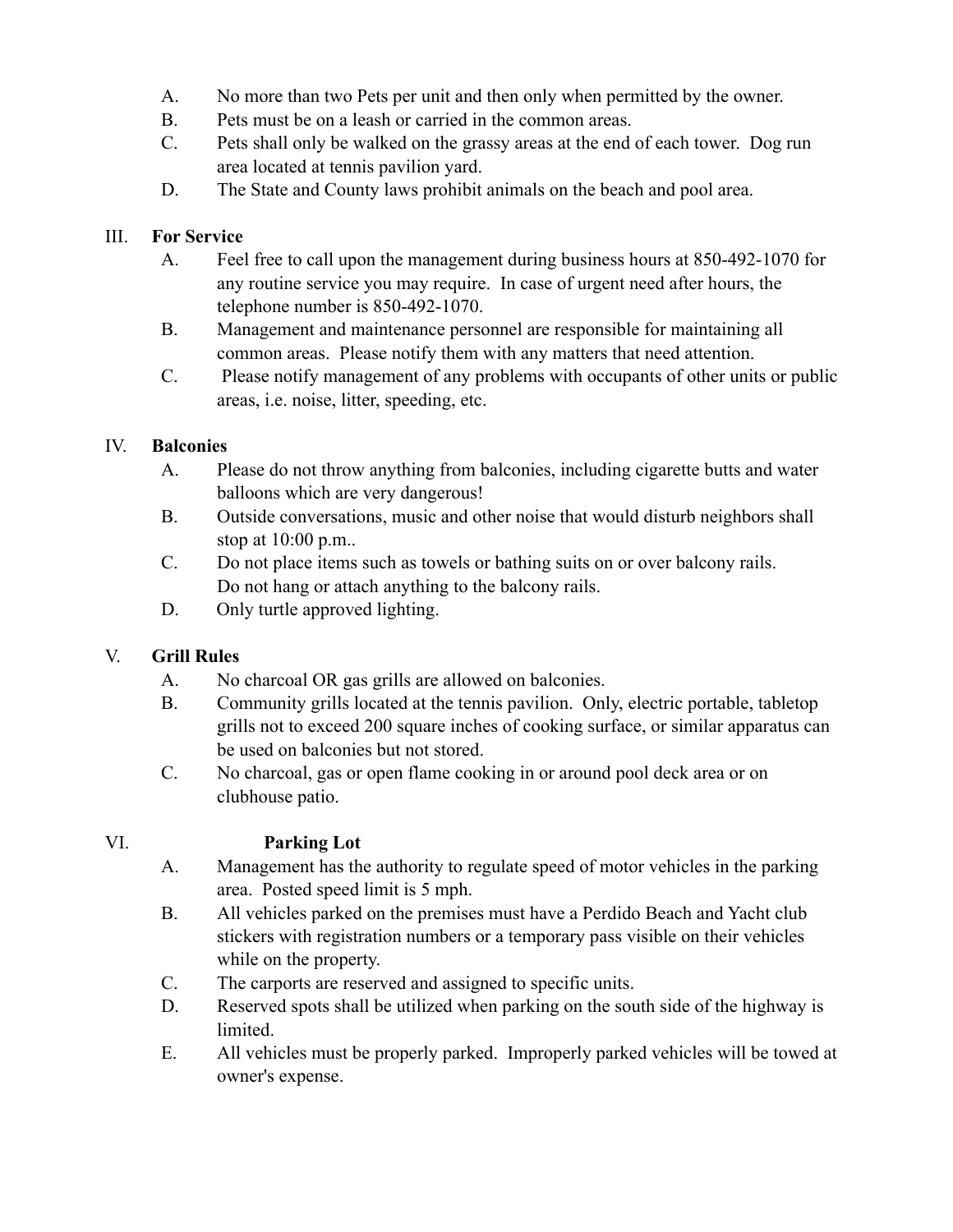F. Overflow parking is available on the north side of the highway.

### VII. **Luggage Carriers and Grocery Carts**

- A. After use, please return promptly to first floor stairwells in such a way that they do not obstruct the use of the stairway.
- B. Children are not to use these for play. Do not abandon carts in elevators or on upper floors

#### VIII. **Garbage**

- A. **SEAFOOD GARBAGE**: Because of the odor, seafood garbage should be sealed in plastic garbage bags & disposed of in dumpster in the back corners between parking garages.
- B. Other garbage shall be wrapped in waterproof bags before placement in the trash chutes located on all floors. All other refuse shall be taken to the trash room located on the ground floor. Please do not leave trash outside your condominium. All boxes should be flattened.
- C. If trash chute is jammed, please notify management.
- IX. **Swimming Pool** Please ensure that you, your guests and children are aware of pool rules.

# Pool Rules These Also Apply to the Fenced in Area and Clubhouse Porch.

There Are No Lifeguards, swim at your own risk.

1. Hours: 7:00AM until 10:00PM.

- 
- 2. Children under 12 are not to be left unattended.<br>3. When there are more than 10 people in the pool When there are more than 10 people in the pool, air mattresses and other floating items over 4' in any direction are not permitted in the pool. Swim aids for handicap swimmers are always permitted.
- 4. NO GLASS CONTAINERS, smoking, spitting, ice chests, animals other than those assisting handicap individuals in the area or food
- 5. No musical instruments, loud voices or amplified sound. Headphones are permitted.
- 6. No running, pushing, dunking, diving or drinking pool water.
- 7. No noise, language or action which interfere with the rights, comforts, or convenience of others or that might be offensive. **This applies to all public or common areas at Beach and Yacht Club.**
- 8. Rinse off prior to using the elevators or stairways when leaving the beach and shower before swimming.
- 9. Maximum of individuals in the pool area from any unit unless approved at least seven days in advance.
- 10. No more than \_\_ individuals in the pool at one time.
- 11. Everyone in the pool area must be staying in the complex or be the guest of such person.
- 12. Individuals with diarrhea shall not go in the pool.

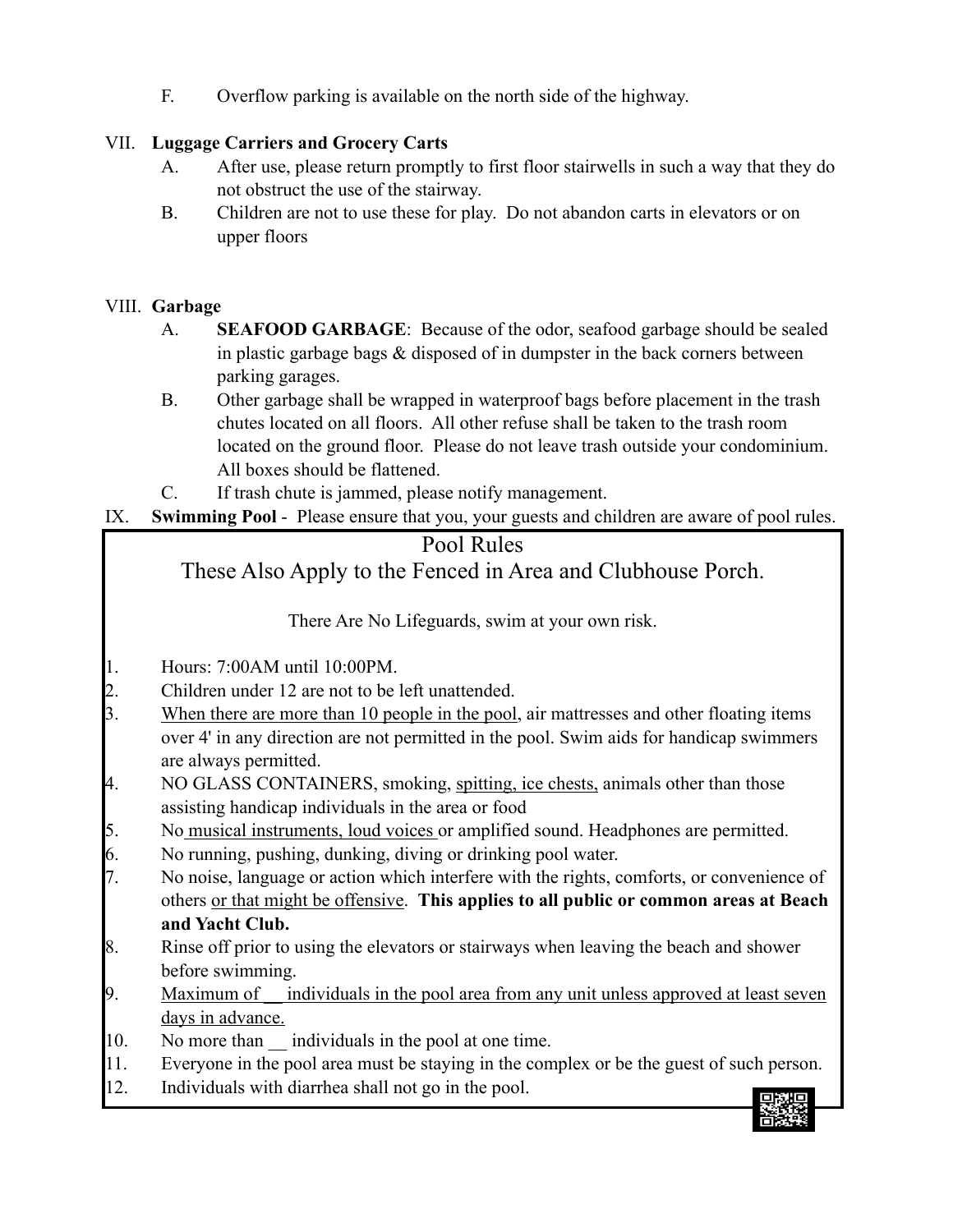13. Children who are not toilet trained shall wear swim diapers.

The Beach and Yacht Club has many rules and a strict enforcement policy. Please read them as soon as you can. They are available at the office, located from the QR Code or at http://rules.uvnola.com

This and other common areas are recorded by Surveillance Equipment.

#### **Boats and other items on the beach**

A. Personal items have to be removed nightly from the beach.

### X. **Use of Boat Docks, Ramp and Fenced Boat Yard.**

- A. Only BYC owners and renters at the BYC will be permitted to dock boats at the BYC docks or enter our facility. All such boats both short term and long term must be registered with the office using the appropriate form available from the office or at www.perdidobyc.com/boatform. The form requires among other things proof of insurance, boat name (if any), make of boat (Boston Whaler, Grady White, etc), length, color, information on motors and trailers and registration number.
- B. Keys to the boat ramp and fenced boat yard shall only be in the permanent possession of owners. Guests and Renters shall obtain keys from the office which shall be returned at the end of each visit. An owner wishing to allow someone not occupying their unit access must make arrangements each time. No one other than an owner shall use the boat ramps, docks or yard without checking in with the office.
- C. There is a \$25 deposit for losing a key to the boat ramp, fenced boat yards and dock carts.
- D. Please lock the boat ramp, fenced yards and dock cart after each use.
- E. No personal items including crab traps, fish traps, boat parts, etc. other than approved dock boxes may be left on the dock.
- F. When parking at the dock area, please park parallel to the fence in order to keep the turnaround clear for launching boats.
- G. Trailers with boats may be parked in the fenced boat yard. Trailers without boats must be parked in the permanent storage west of the tennis courts or in the temporary storage area north of the tennis courts.
- H. Any boat or trailer which does not have a BYC decal or temporary tag properly affixed is subject to removal from the BYC property at the owner's expense.
- I. No guarantee of safe dockage and/or storage is made by the BYC Manager, Dock Committee or Owners Association. Each boat owner is totally responsible for the maintenance and safety of his/her own boat. In the event of inclement weather such as a hurricane or flood it will be each boat owner's responsibility to remove his/her boat from the dock prior to the arrival of such weather so as not to cause damage to the docks or other boats. In the event any damage is caused, at any time, by an owner's or renter's boat the individual shall be personally liable for the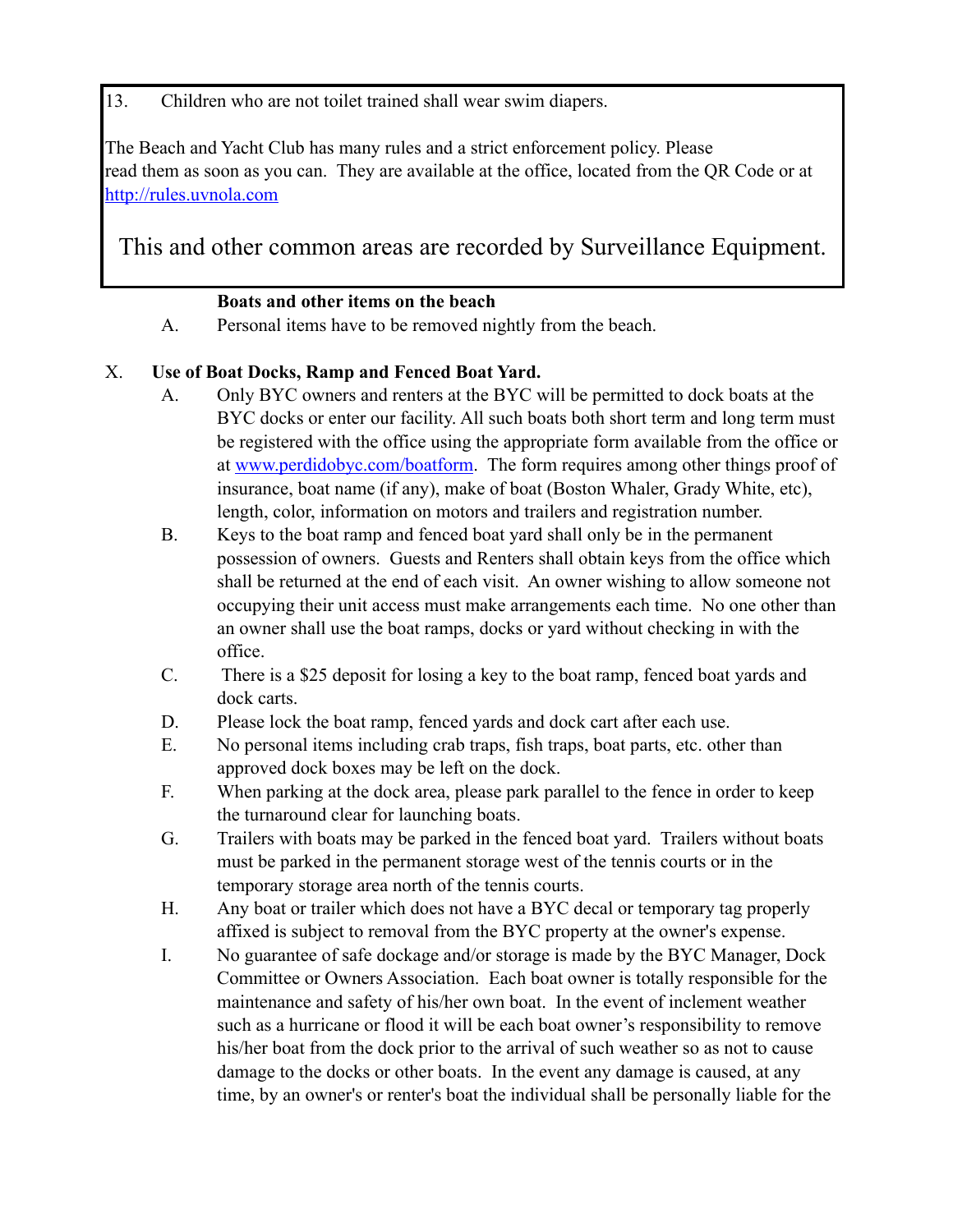damage.

- J. Any owner or renter who wishes to dock a boat at the BYC docks must apply to the BYC Manager for the assignment of a slip. The Manager will assign slips under the direction of the Dock Committee. It is the intent of the committee for any boat which can fit in the slips on the south side of the docks to be assigned to these slips. The Manager will maintain in the BYC office an up to date list of all owners/renters using slips.
- K. Should the BYC Manager observe any minor problem with a boat at the dock such as a broken dock line, loose bumpers, etc. then he may, at his discretion, have the problem corrected and/or repaired with cost (not to exceed \$100.00) being billed to the boat owner. By agreeing to do this neither the BYC Manager, the Dock Committee nor the BYC Owners Association assumes any responsibility for the safety of any boat and any service performed is done so merely as a favor to the owner.
- L. Owners/Renters may store boats and trailers in the designated dry storage area, provided space is available. Permission for boat/trailer storage must be secured through the BYC Manager.
- M. Storage of other things such as cars, motorcycles, campers, mobile homes, etc. is prohibited.

#### XI. **Clubhouse and Tennis Pavilion Rules**

- A. No unsupervised children under the age of 14.
- B. Access to Tennis Pavilion and Club House is by pass key/code only.
- C. Doors will be locked at sunset.
- D. Do not relocate any furniture or fixtures.
- E. Return all items to proper place including the remote controls and free weights. Do not remove any kitchen item, etc. from the facility. At the board's discretion, the Clubhouse and Tennis Pavilion should be available for possible BYC functions for the following holidays: Easter Sunday, Memorial Day, 4th of July, Labor Day, Thanksgiving Day, Christmas Day, New Year's Eve/Day, Super Bowl Sunday. If BYC is not using the clubhouse for an owners' fuction, reservations will be available on a first come basis starting 30 days prior to the holiday.
- F. Reservations are made on a nightly basis and the use of the room is for special family functions to be held 4pm- midnight, allowing all owners/guest to enjoy the clubhouse during the daytime. A clean up fee for the clubhouse and tennis pavilion will be charged based on the size of the scheduled event.

### XII. **Clubhouse Rules**

- A. Please treat the facility respectfully.
- B. No bare feet, wet bathing suits or pets allowed indoors.
- C. Telephone is for local calls only.
- D. Exercise equipment and room
	- 1. No one under 18 is allowed in the Fitness room unless accompanied by an